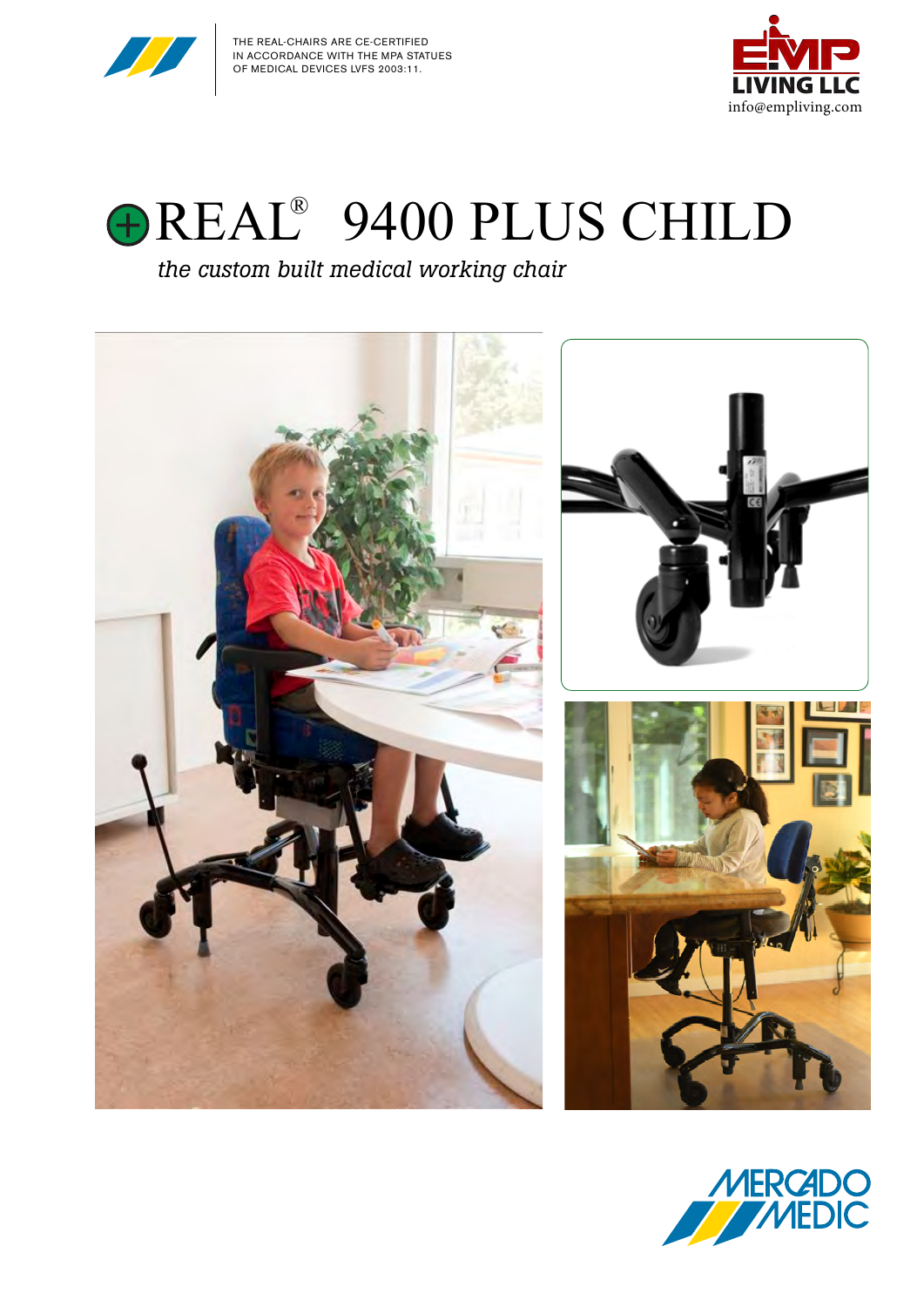

Many children with functional disabilities can sit comfortably at a table without extensive support, but they do need a chair with special features. It must be possible to tilt the seat easily, while at the same time providing stable support for the back and feet. REAL 9300/9400 EL PLUS for children, is the module chair where needs dictate design.

#### **REAL 9400 PLUS for children - easy to adjust**

A REAL 9400 PLUS with PLUS base enables children with functional disabilities to sit actively at a desk or a table. The height of the seat can easily be adjusted for various table heights, and the brake is operated either by hand or foot. The chair remains se-curely in the place you want it to be but can easily be moved if required. The chair must also be easy to adapt for the user, which is why it has a modular structure and can be augmented as the child grows.

#### **High quality**

The REAL 9400 PLUS for children has a modern, flexible and durable design. It is manufactured at our own facilities in Sweden.

#### **PLUS-base 43 for children**

The small, versatile PLUS-base makes movement of the chair easy, in narrow spaces as well.

#### **Options**

The REAL 9400 PLUS for children can be customized in many ways. Read our accessories folder for more options.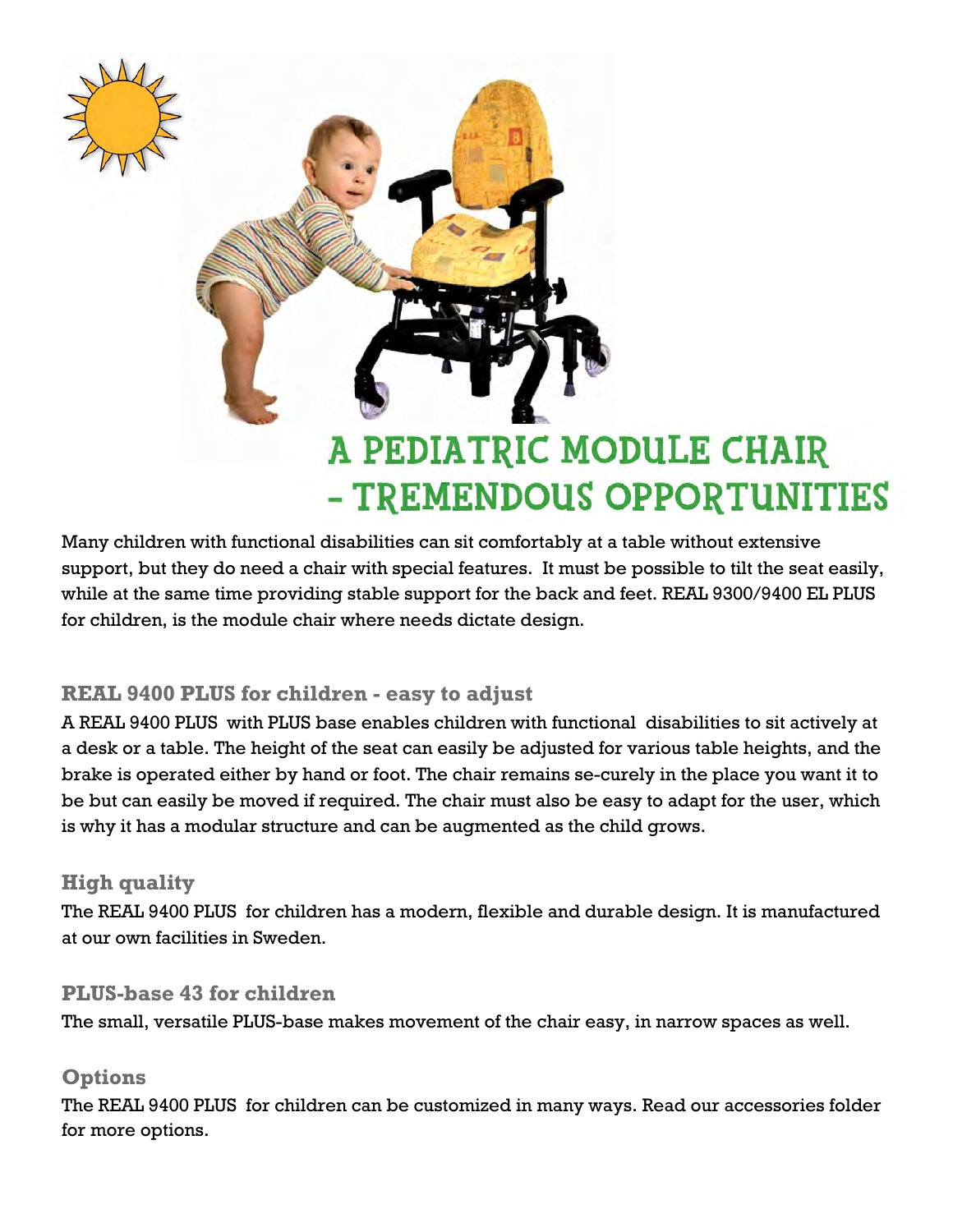## **CHILDREN WITH FUNCTIONAL DISABILITIES ARE** ABLE TO SIT ACTIVELY AT A DESK OR A TABLE. DUE TO THE MODULAR STRUCTURE THE CHAIR CAN BE AUGMENTED AS THE CHILD GROWS.

#### **ErgoMedic PLUS – ergonomic design out of the ordinary**

To further increase sitting comfort, Mercado Medic has developed the seat system ERGOMEDIC PLUS.

It's very suitable for children with sitting positioning difficulties. The system consists of four inter- acting parts: seat, back, armrest and neck support. The seat has the right form and softness to ensure optimal stability and comfort.

The lower part of the high backrest is shaped to enable the child to sit with pelvic support even when tilted backwards. The high backrest is also available with extra side wedges for extra comfort and positioning (for more information please see our seat system brochure).

#### **Ergonomic hand controls**

To be able to adjust the chair in an effortless way, REAL 9400 PLUS for children is equipped with very accessible and ergonomic controls. The controls are marked with symbols for each purpose of use.

#### **New mechanism for seat angle**

Our new reinforced mechanism for seat angle has an extended interval (+15/-23˚) and it is adjustable in three varied positions (see picture no. 7 on page 6). This option suits children with extra ordinary needs (e.g. spastic children). With a single grip you can change between the positions.

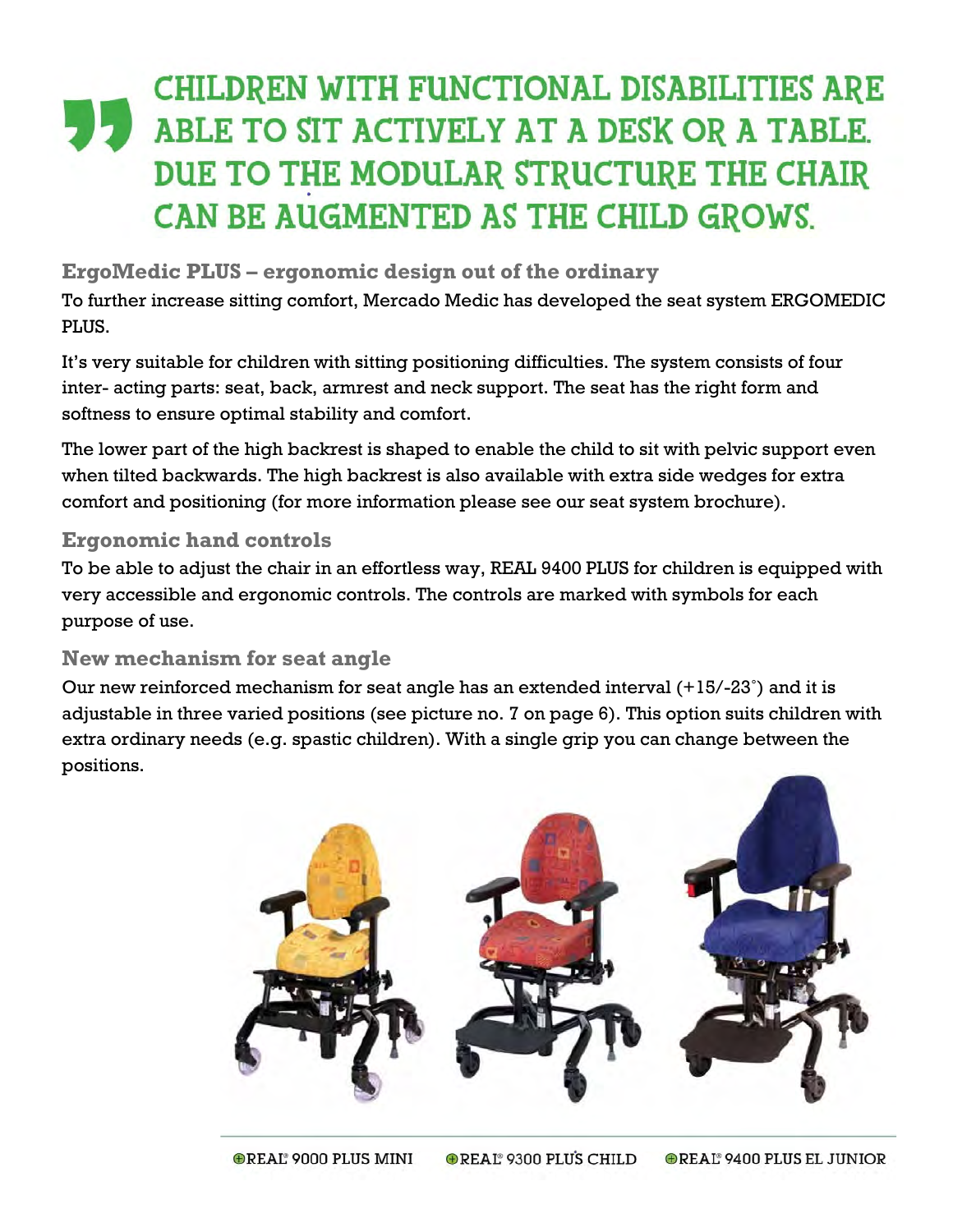

[the chair above is extra equipped]



REAL 9400 PLUS TRANSPORT alt. REAL 9400 PLUS TRANSPORT EL with carer actuated push bar mounted on PLUS-base. The push bar is adjustable in depth at two positions. Braking is via handbrake lever placed on the push bar. The front castors have a diameter of 125 mm, which facilitates crossing thresholds and the like. Large, directional- stable rear castors.

**WE CAN CUSTOMISE THE CHAIR ACCORDING TO THE CHILDS NEEDS, GO TO OUR** SITE AT MERCADO.SE AND **DESIGN YOUR OWN CHAIR!**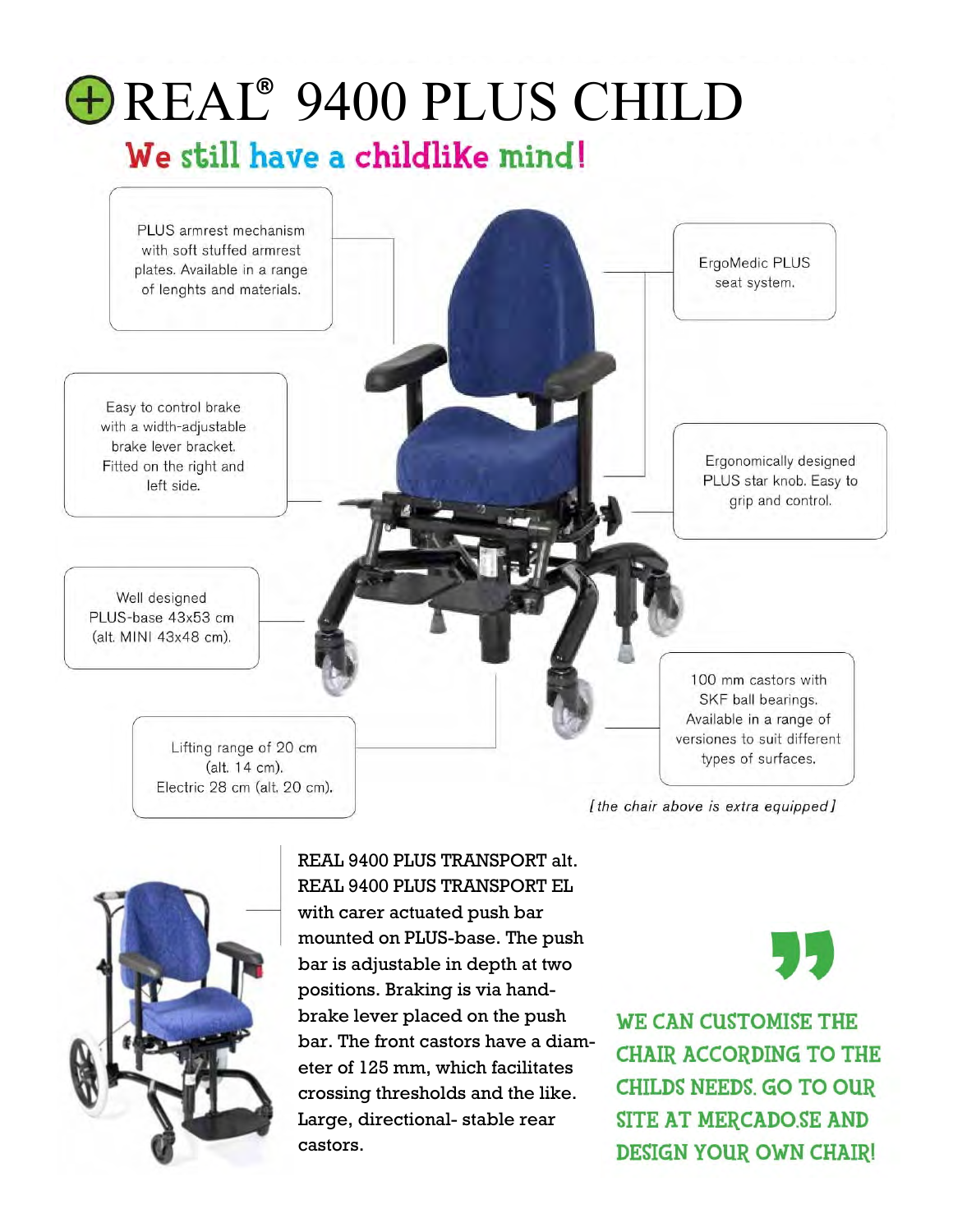## A SYSTEM WHERE THE CHILD'S NEEDS DICTATES THE DESIGN